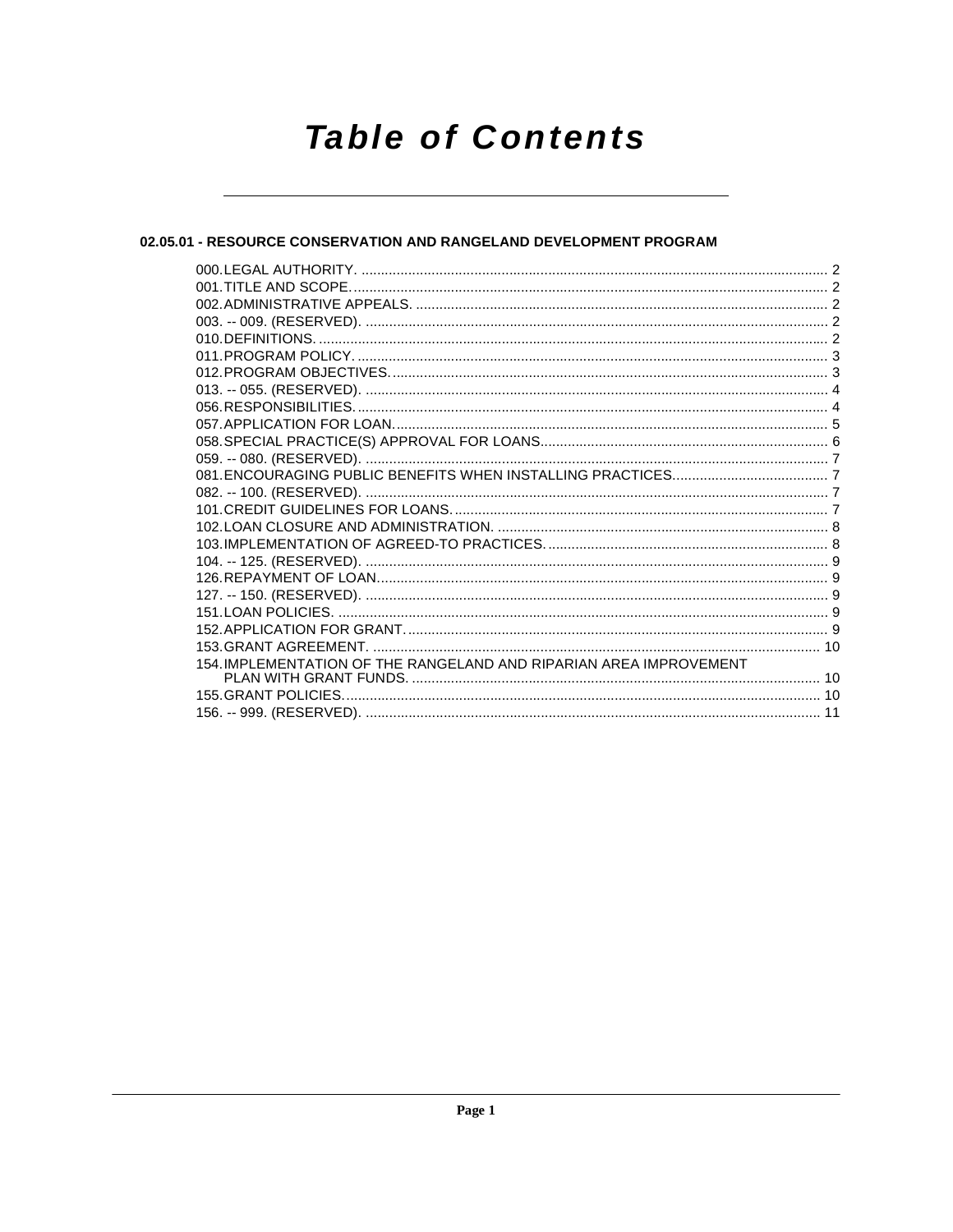#### **IDAPA 02 TITLE 05 Chapter 01**

# **THE IDAHO SOIL CONSERVATION COMMISSION**

## <span id="page-1-0"></span>**02.05.01 - RESOURCE CONSERVATION AND RANGELAND DEVELOPMENT PROGRAM**

#### <span id="page-1-1"></span>**000. LEGAL AUTHORITY.**

The Idaho Soil Conservation Commission, pursuant to the authority granted in Section 22-2729, Idaho Code, has been granted the authority to adopt the following rules for the administration of a Resource Conservation and Rangeland Development Program (RCRDP) in Idaho. (4-1-94) Rangeland Development Program (RCRDP) in Idaho.

#### <span id="page-1-2"></span>**001. TITLE AND SCOPE.**

**01. Title**. These rules shall be known and cited as Rules of the Idaho Soil Conservation Commission, IDAPA 02.05.01, "Resource Conservation and Rangeland Development Program". (4-1-94)

**02.** Scope. The provisions of these rules set forth procedures and requirements for establishing, implementing, and administering a state loan and grant program for resource conservation and rangeland development. (4-1-94)

#### <span id="page-1-3"></span>**002. ADMINISTRATIVE APPEALS.**

Reconsideration of loan disapproval or any matter affecting the amount of loan funds shall be done in accordance with RCRDP Rule Subsection 056.02.d. with RCRDP Rule Subsection 056.02.d.

#### <span id="page-1-4"></span>**003. -- 009. (RESERVED).**

#### <span id="page-1-13"></span><span id="page-1-5"></span>**010. DEFINITIONS.**

For the purpose of these rules, unless the context indicates otherwise, the term: (9-9-86)

<span id="page-1-6"></span>**01. Account**. The account established pursuant to Section 22-2730, Idaho Code, as amended, which contains the receipts allocated in Section 14-413 (3) (a), Idaho Code, and all monies appropriated to it by the legislature or made available from federal, private, or other sources.  $(4-1-94)$ legislature or made available from federal, private, or other sources.

**02. Applicant**. Any individual, partnership, association, trust, estate, private corporation, or any other private legal entity which is recognized by law as the subject of rights and duties who files an application with the appropriate Soil Conservation District for a loan or a grant under the provisions of the act. (4-1-94)

<span id="page-1-8"></span><span id="page-1-7"></span>**03.** Application. The loan or grant request document submitted to a Soil Conservation District. (4-1-94)

<span id="page-1-9"></span>**04. Board, SCD Board, Or District Board**. The elected supervisors of a Soil Conservation District.  $(9-9-86)$ 

<span id="page-1-10"></span>**05. Commission**. The Idaho Soil Conservation Commission as defined in Section 22-2718, Idaho

Code. (9-9-86)

<span id="page-1-12"></span><span id="page-1-11"></span>**06. Contractee**. The applicant when the loan has been closed and recorded. (9-9-86)

**07. Coordinated Resource Planning Process**. A process that considers all the resources and resource thin a geographical area and encourages active involvement and input from all interested parties. (9-9-86) users within a geographical area and encourages active involvement and input from all interested parties.

<span id="page-1-14"></span>**08. District**. A Soil Conservation District (SCD) as defined in Section 22-2717, Idaho Code. (9-9-86)

<span id="page-1-15"></span>**09. Eligible Land**. Private, state, county, or federal lands. (9-9-86)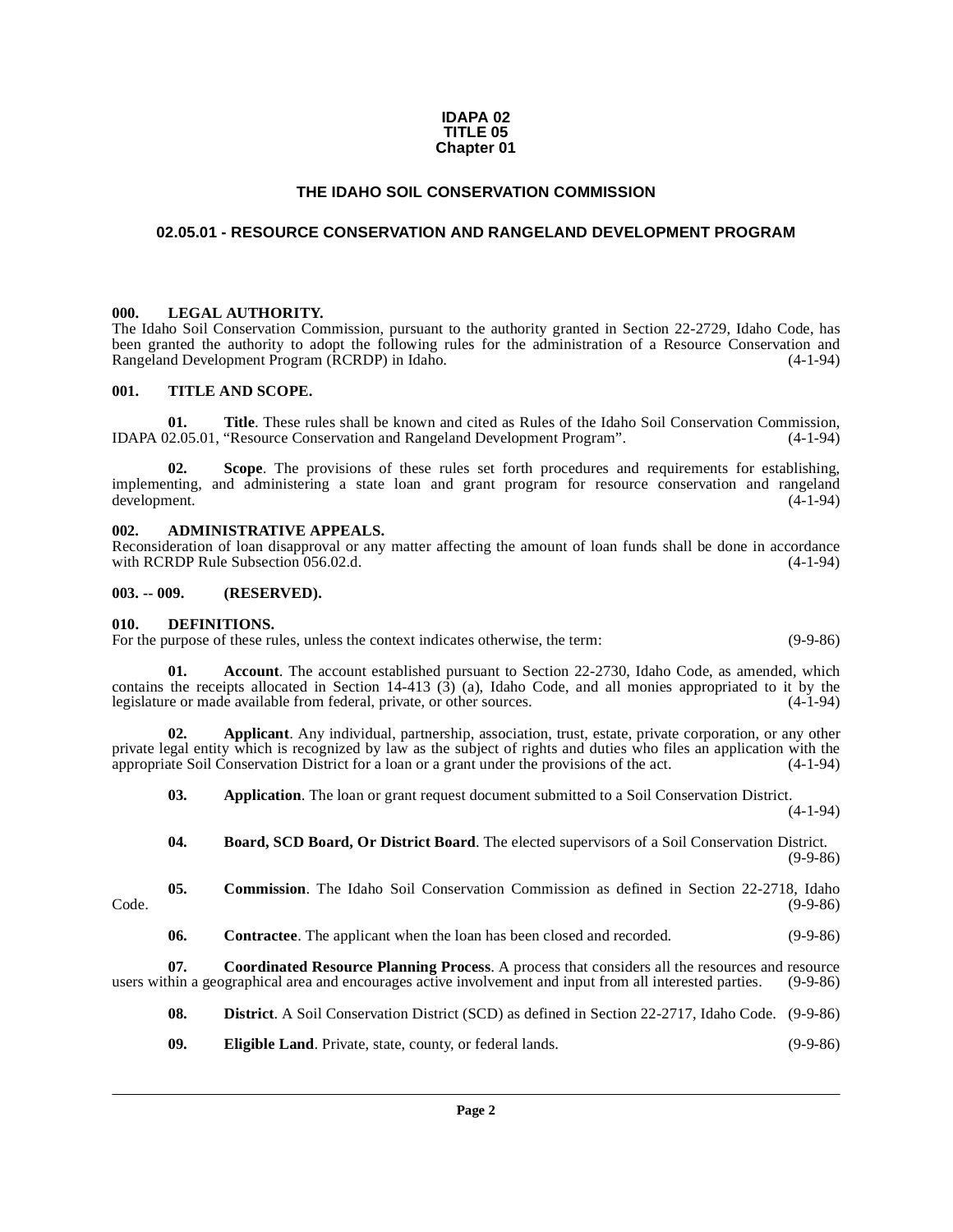<span id="page-2-4"></span>**10. Field Office**. The principal headquarters of the District; it is usually co-located with the local Soil tion Service (SCS) office. Conservation Service (SCS) office.

<span id="page-2-5"></span>**11. Field Office Technical Guide**. The primary technical reference used by Soil Conservation Districts. (4-1-94)

<span id="page-2-9"></span>**12. Practice Or Eligible Practice For Grants**. A practice that is proven or shows potential, when properly installed and maintained, for improving rangeland and riparian areas. (4-1-94)

<span id="page-2-10"></span>**13. Practice Or Eligible Practice For Loans**. A practice listed in the local field office technical guide that has been adopted by the local SCD. (4-1-94)

14. **Practice Life**. The number of years, with proper maintenance and operation, that a practice is expected to last, as shown in the field office technical guide adopted by the local SCD. (4-1-94)

<span id="page-2-13"></span><span id="page-2-8"></span>**15. Program Year**. The state fiscal year. (9-9-86)

<span id="page-2-14"></span>**16. Project**. One (1) or more practices to be installed with RCRDP loan or grant funds. (4-1-94)

<span id="page-2-17"></span><span id="page-2-16"></span>**17. Rangeland**. Land used primarily for the grazing of domestic livestock and wildlife. (9-9-86)

**18. Rangeland And Riparian Area Improvement Plan For Grants**. A plan developed by the applicant and approved by the SCD board, designed to examine the adequacy, or adaptability of practices and systems for improving rangeland and riparian areas and to introduce potential practices and systems into areas where they are not now being accepted as a solution for improving rangeland and riparian areas. (4-1-94)

<span id="page-2-19"></span><span id="page-2-18"></span><span id="page-2-15"></span>**19. RCRDP.** The Idaho Resource Conservation and Rangeland Development Program. (9-9-86)

**20. Resource Conservation Plan For Loans**. A plan for loans, developed by the applicant and approved by the SCD, that identifies the resource problems and needed conservation improvements, together with engineering and economic feasibility data and estimated costs. (4-1-94) engineering and economic feasibility data and estimated costs.

**21. Riparian Areas**. Riparian areas are sites directly influenced by free water. They have visible vegetation or physical characteristics that reflect free water influence. Lake shores and streambanks are typical riparian areas. Excluded are sites such as ephemeral streams or washes that do not exhibit the presence of vegetation dependent upon free water in the soil. (4-1-94) dependent upon free water in the soil.

<span id="page-2-20"></span>**22. Special Practice**. A practice (not listed in the local field office technical guide) that includes a proven, modern technique that is necessary to solve a resource problem and meet program objectives as determined<br>by the local SCD. (9-9-86) by the local SCD.

# <span id="page-2-12"></span><span id="page-2-0"></span>**011. PROGRAM POLICY.**

<span id="page-2-2"></span>**01. Administration**. It is the policy of the Idaho Soil Conservation Commission to administer the Resource Conservation and Rangeland Development Program to provide the greatest benefits to all concerned from<br>the agricultural lands and rangelands within the state. the agricultural lands and rangelands within the state.

**02. Equal Opportunity**. Each applicant regardless of handicap, race, age, sex, creed, color or national origin, shall be given the opportunity to apply for a loan or grant. (4-1-94)

<span id="page-2-11"></span><span id="page-2-7"></span><span id="page-2-6"></span><span id="page-2-3"></span>**03. Filing Applications**. An application may be filed at anytime during the program year. (4-1-94)

#### <span id="page-2-1"></span>**012. PROGRAM OBJECTIVES.**

**01. Objectives**. The objectives of the Resource Conservation and Rangeland Development Program are to:  $(9-9-86)$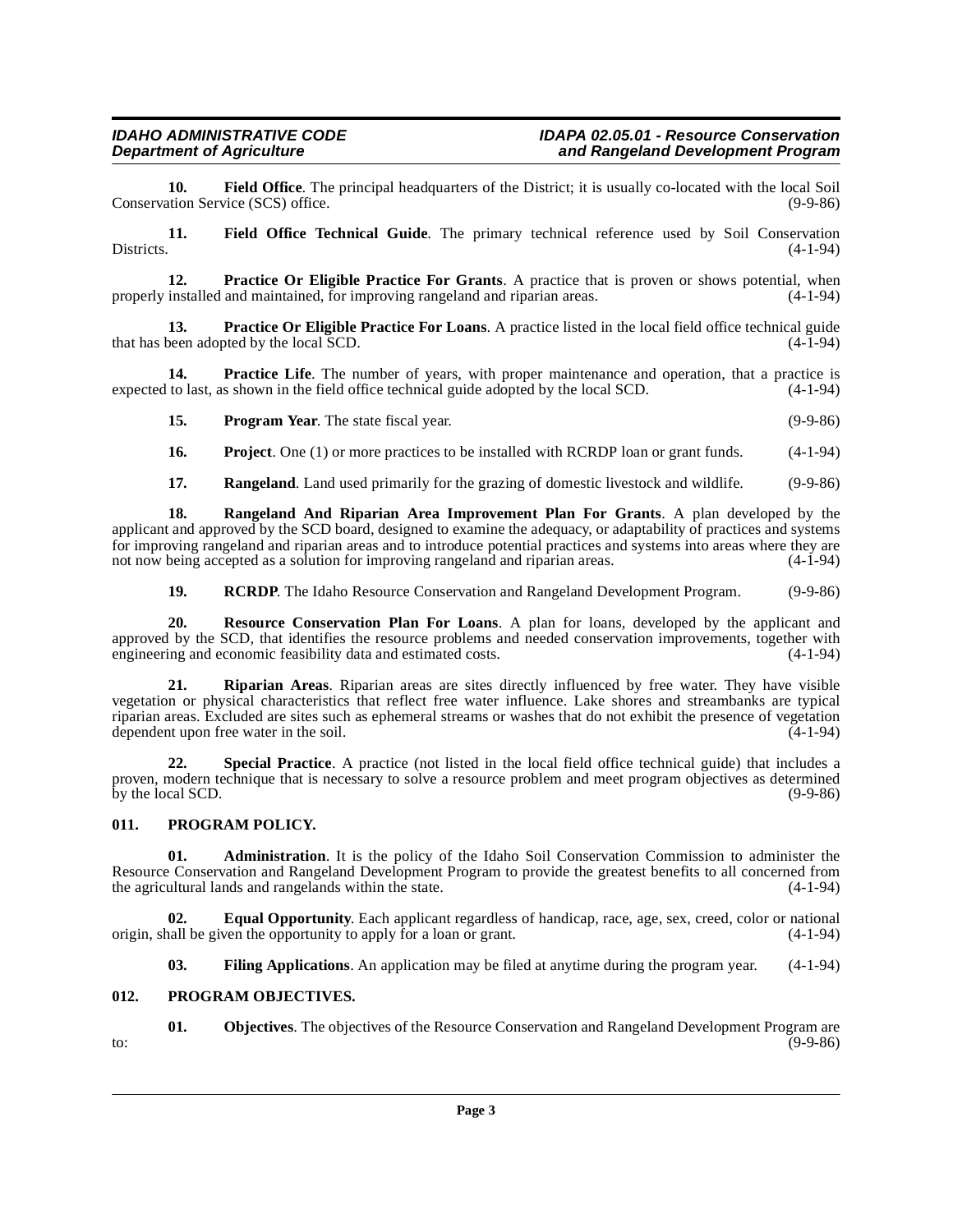| a.             | Conserve soil resources.                                           | $(9-9-86)$ |
|----------------|--------------------------------------------------------------------|------------|
| b.             | Conserve water resources.                                          | $(9-9-86)$ |
| c.             | Improve riparian areas for multiple use benefits.                  | $(9-9-86)$ |
| d.             | Protect or improve existing beneficial uses of the state's waters. | $(9-9-86)$ |
| e.             | Conserve and improve fish and wildlife habitat.                    | $(9-9-86)$ |
| f.             | Increase agricultural productivity of:                             | $(9-9-86)$ |
| $\mathbf{i}$ . | Cropland.                                                          | $(9-9-86)$ |
| ii.            | Orchards.                                                          | $(9-9-86)$ |
| iii.           | Pasture and Hayland.                                               | $(9-9-86)$ |
| iv.            | Rangeland.                                                         | $(9-9-86)$ |
| V.             | Woodland.                                                          | $(9-9-86)$ |

<span id="page-3-2"></span>**02. Achieving Program Objectives**. Decisions concerning the use of program funds shall be based on achievement of program objectives. The administration of the program shall emphasize coordinated resource management planning and decision-making to ensure maximum benefit of funds. Program objectives shall be achieved when the resource conservation plan or rangeland and riparian area improvement plan is implemented.

(4-1-94)

#### <span id="page-3-0"></span>**013. -- 055. (RESERVED).**

# <span id="page-3-5"></span><span id="page-3-1"></span>**056. RESPONSIBILITIES.**

<span id="page-3-4"></span><span id="page-3-3"></span>

| 01.  | <b>District.</b> The Soil Conservation District shall:                                                                                                                                     | $(9-9-86)$ |
|------|--------------------------------------------------------------------------------------------------------------------------------------------------------------------------------------------|------------|
| a.   | Receive applications for program participation.                                                                                                                                            | $(9-9-86)$ |
| b.   | Within sixty (60) days of receipt, review and evaluate the application for loans and grants to<br>determine if the project is consistent with the District's program goals and objectives. | $(4-1-94)$ |
| c.   | Assign a priority of high, medium, or low to the applications.                                                                                                                             | $(4-1-94)$ |
| d.   | Forward applications to the Commission with a recommendation for funding.                                                                                                                  | $(4-1-94)$ |
| e.   | Prepare and forward to the Commission special practice requests.                                                                                                                           | $(9-9-86)$ |
| 02.  | <b>Commission.</b> The Idaho Soil Conservation Commission shall:                                                                                                                           | $(9-9-86)$ |
| a.   | Review and evaluate applications.                                                                                                                                                          | $(4-1-94)$ |
| b.   | Approve loans, if:                                                                                                                                                                         | $(9-9-86)$ |
| i.   | The applicant has adequate assets for security to protect the state from risk and loss.                                                                                                    | $(9-9-86)$ |
| ii.  | There is reasonable assurance that the borrower can repay the loan.                                                                                                                        | $(9-9-86)$ |
| iii. | Money is available in the loan account.                                                                                                                                                    | $(9-9-86)$ |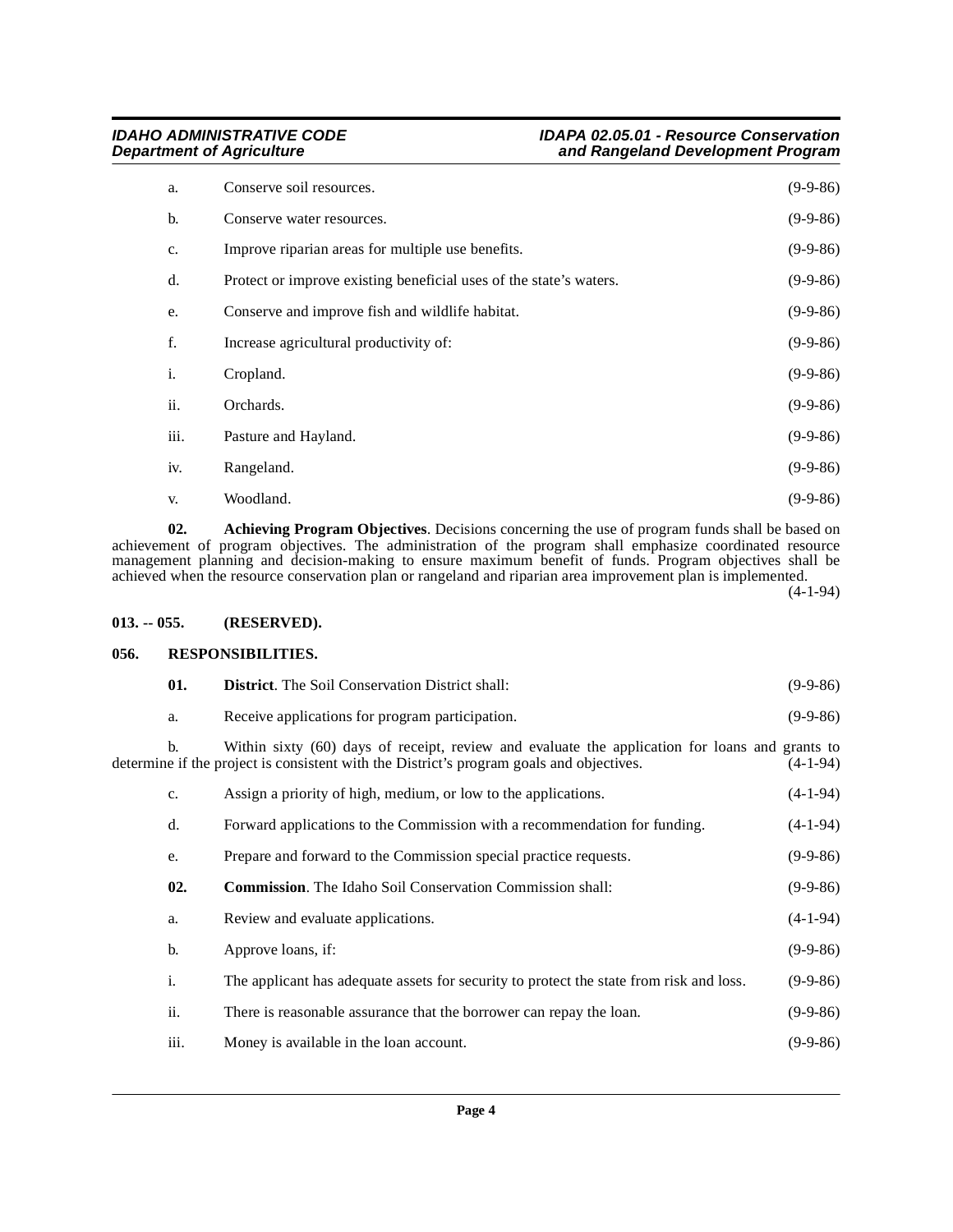#### **IDAHO ADMINISTRATIVE CODE IDAPA 02.05.01 - Resource Conservation** and Rangeland Development Program

iv. The loan shall not result in a condition whereby the applicant has a program loan liability in excess nousand dollars (\$50,000). of fifty thousand dollars (\$50,000).

c. Disapprove loans for reasons including but not limited to: (4-1-94)

i. The purpose of the loan is to pay for resource conservation plan practices that have been applied prior to Commission approval.

ii. If all the requirements in Rule Subsection 056.02.b. are not met. (4-1-94)

d. Reconsider loan disapproval if the applicant, within fifteen (15) days after notice of disapproval, requests the Soil Conservation Commission, in writing, to reconsider its determination in any matter affecting the loan or the amount of loan funds. Reconsideration of the determination shall take place within ninety (90) days from the date the written request is received. The time, place, and date shall be determined by the Commission. The applicant shall be notified of the time, place, and date and shall have the right to appear. (4-1-94)

e. Upon loan approval, execute a promissory note and other security documents with the applicant for loan repayment.

f. Not less than once per year, determine the loan interest rate not to exceed six percent (6%) annually.  $(9-9-86)$ 

g. Prepare an annual report showing RCRDP accomplishments and benefits resulting from use of loan and grant funds.

h. Administer and monitor loan proceeds to assure that the intent of the law is met. (9-9-86)

- i. Approve or disapprove special practice requests. (9-9-86) j. Approve grants, if: (4-1-94) i. The applicant is eligible. (4-1-94)
- 
- ii. The project demonstrates public benefit. (4-1-94) iii. Money is available in the account. (4-1-94)
- 
- k. Disapprove grants for reasons including but not limited to: (4-1-94)
- i. The purpose of the grant is to pay for practices that have been applied prior to Commission approval. (4-1-94) approval. (4-1-94)
	- ii. If all requirements in Rule Subsection 056.02.j. are not met. (4-1-94) iii. The primary purpose is to finance research. (4-1-94) iv. The purpose is to purchase or aid in the purchase of equipment to apply practices. (4-1-94) l. Upon grant approval prepare a grant agreement specifying the conditions of the grant. (4-1-94)

#### <span id="page-4-1"></span><span id="page-4-0"></span>**057. APPLICATION FOR LOAN.**

<span id="page-4-2"></span>**01. How To Apply**. Any applicant desiring a loan from the RCRDP account must apply through the 1 Conservation District. (4-1-94) local Soil Conservation District.

<span id="page-4-3"></span>**02. Two (2) Or More Applicants**. Two (2) or more applicants may install a practice(s) as a group g the loan can be adequately collateralized and all parties agree to joint and several liability. (4-1-94) providing the loan can be adequately collateralized and all parties agree to joint and several liability.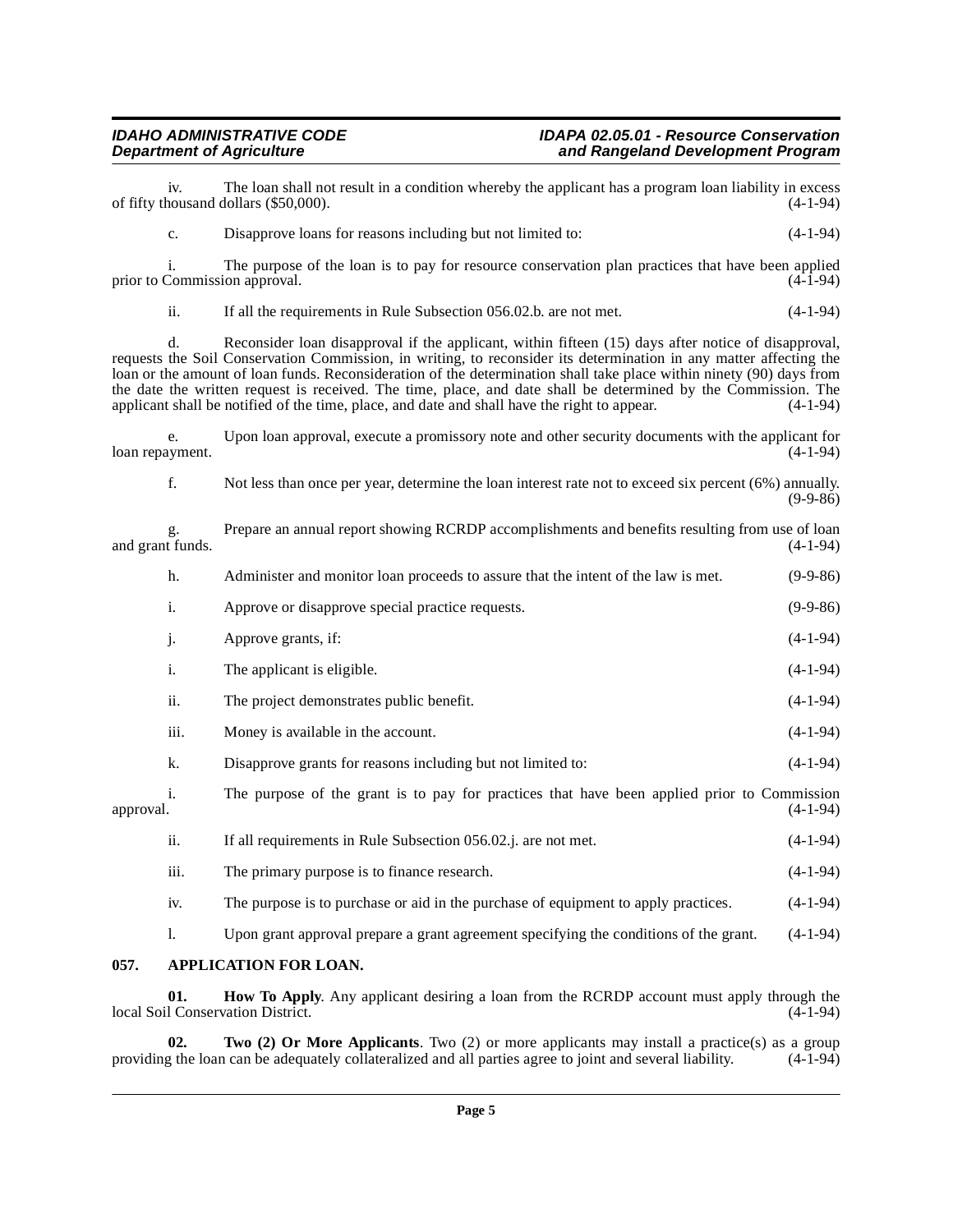<span id="page-5-1"></span>

| include: | 03.            | Application Form. The application shall be on a form prescribed by the Commission and must                                                                            | $(4-1-94)$ |
|----------|----------------|-----------------------------------------------------------------------------------------------------------------------------------------------------------------------|------------|
|          | a.             | Name of applicant, and the location, size, and type of agricultural enterprise.                                                                                       | $(9-9-86)$ |
|          | $\mathbf{b}$ . | Applicant's status (full-time farmer/rancher, part-time farmer/rancher or owner of agricultural lands<br>leased to another operator).                                 | $(9-9-86)$ |
|          | $C_{\star}$    | Identification and extent of the resource problem (erosion, plant community deterioration, water<br>loss, water quality, low production, etc.).                       | $(9-9-86)$ |
|          | d.             | Statement of applicant's objectives and expected benefits.                                                                                                            | $(9-9-86)$ |
|          | e.             | Proposed practices, implementation schedule, and estimated costs.                                                                                                     | $(9-9-86)$ |
|          | f.             | Estimate of total loan funds needed.                                                                                                                                  | $(9-9-86)$ |
|          | g.             | Applicant's statement of security offered.                                                                                                                            | $(4-1-94)$ |
|          | h.             | Applicant's statement of willingness to allow continued monitoring and evaluation of impacts<br>resulting from applied land treatment and management practices.       | $(9-9-86)$ |
|          | i.             | A copy of the applicant's resource conservation plan which becomes a part of the application for<br>assistance. The resource conservation plan shall include:         | $(4-1-94)$ |
|          | $\mathbf{i}$ . | A map showing project location and extent of the resource problem.                                                                                                    | $(4-1-94)$ |
|          | ii.            | The eligible practice $(s)$ to be installed.                                                                                                                          | $(4-1-94)$ |
|          | iii.           | Estimated costs of applying the practice(s).                                                                                                                          | $(4-1-94)$ |
|          | iv.            | An implementation schedule.                                                                                                                                           | $(4-1-94)$ |
|          | V.             | A statement whereby the applicant agrees to properly maintain and operate installed practices.                                                                        | $(4-1-94)$ |
|          | vi.            | Needed clearances, easements and rights of way.                                                                                                                       | $(4-1-94)$ |
|          | vii.           | Any other appropriate documentation needed to complete the implementation of the resource<br>conservation plan as requested by the SCD or Commission.                 | $(4-1-94)$ |
|          | 04.            | <b>Presenting The Application.</b> The completed application must be presented by the applicant (or<br>representative) to the local SCD Board at a scheduled meeting. | $(9-9-86)$ |
| 058.     |                | SPECIAL PRACTICE(S) APPROVAL FOR LOANS.                                                                                                                               |            |
|          | 01.            | Special Practice Approval. A special practice must be approved by the Commission before it<br>becomes an eligible practice.                                           | $(9-9-86)$ |
|          | 02.            | Special Practice Requests. Special practice requests shall be prepared by the local SCD for the<br>Commission and shall include:                                      | $(4-1-94)$ |
|          | a.             | A description of the proposed practice.                                                                                                                               | $(9-9-86)$ |

<span id="page-5-5"></span><span id="page-5-4"></span><span id="page-5-3"></span><span id="page-5-2"></span><span id="page-5-0"></span>b. A justification of need for the special practice. (9-9-86)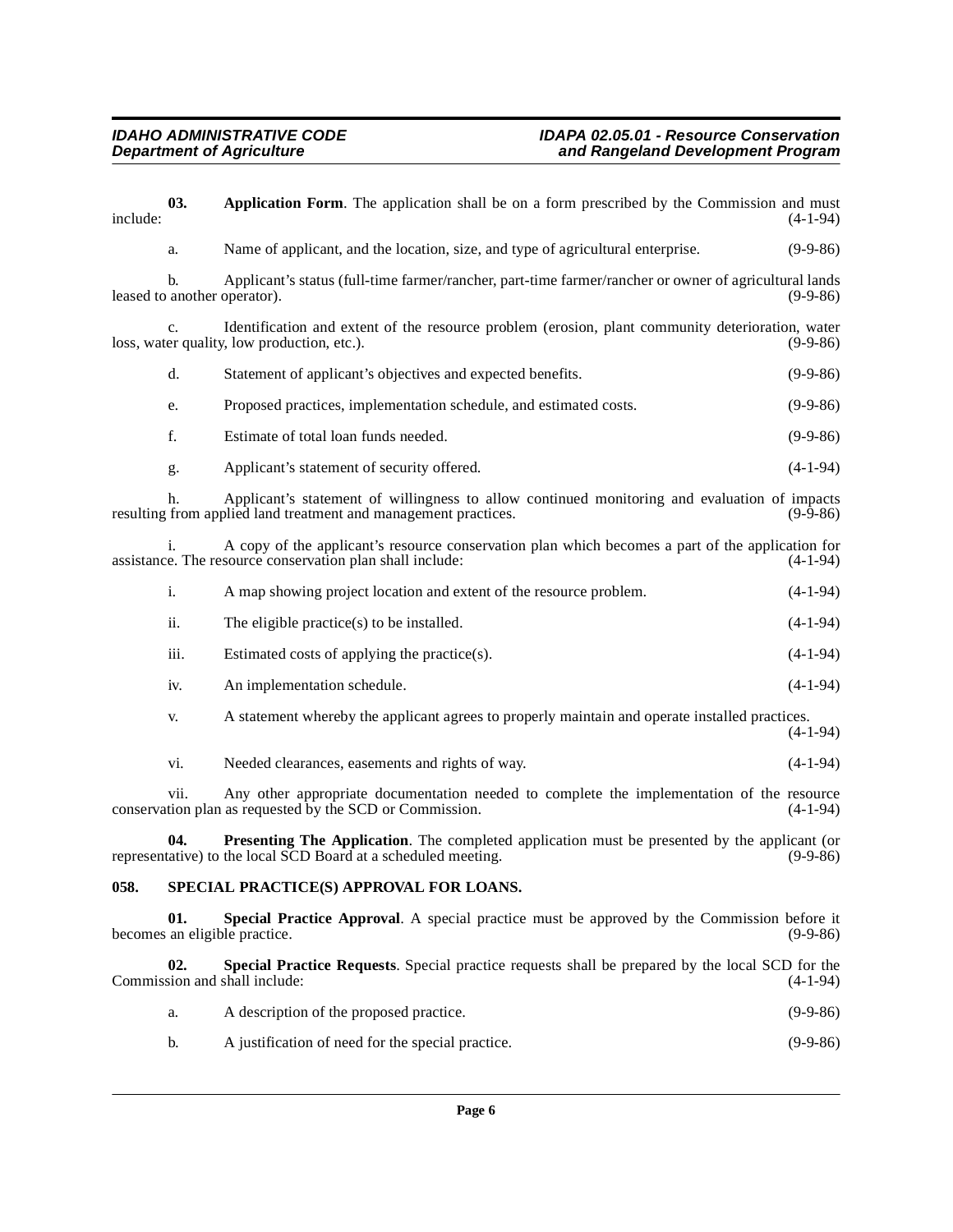#### **IDAHO ADMINISTRATIVE CODE IDAPA 02.05.01 - Resource Conservation** and Rangeland Development Program

c. Standards and specifications for the proposed practice. (9-9-86)

d. A statement from the appropriate agency as to the technical adequacy of the special practice in solving the resource problem. (9-9-86)

## <span id="page-6-0"></span>**059. -- 080. (RESERVED).**

### <span id="page-6-8"></span><span id="page-6-1"></span>**081. ENCOURAGING PUBLIC BENEFITS WHEN INSTALLING PRACTICES.**

District Boards shall encourage persons responsible for any aspect of performing practices to promote public benefit by improving or preserving environmental quality and ecological balance when the practices are being installed. Multiple objective achievement and total resource evaluation and treatment shall receive high priority consideration for loan funds. When reviewing loan requests the following considerations shall be made:  $(4-1-94)$ for loan funds. When reviewing loan requests the following considerations shall be made:

<span id="page-6-11"></span><span id="page-6-5"></span>**01.** Preventing Degradation. Preventing or abating pollution and other environmental degradation.  $(9-9-86)$ 

**02. Benefiting The Community**. Benefiting the community by means such as outdoor recreational ities or enhancing the appearance of the area. (9-9-86) opportunities or enhancing the appearance of the area.

<span id="page-6-6"></span><span id="page-6-4"></span>**03. Benefiting Habitat**. Benefiting fish and wildlife habitat. (9-9-86)

### <span id="page-6-2"></span>**082. -- 100. (RESERVED).**

#### <span id="page-6-3"></span>**101. CREDIT GUIDELINES FOR LOANS.**

These credit guidelines are established to reduce the risk of the state. Even though these loans are made at a low interest rate for the purpose of encouraging conservation and resource development, they must be repaid. This rule sets forth the requirements for determining the eligibility of an operator for a loan.  $(4-1-94)$ sets forth the requirements for determining the eligibility of an operator for a loan.

<span id="page-6-12"></span>**01.** Standards For Acceptable Loans. There shall be adequate assets and collateral for security to protect the state from risk and loss. (9-9-86)

**02. Credit Information**. Documentation shall be sufficient and verified to support the loan offered. It must include financial and operating statements and other supporting documents as deemed necessary relative to the size, complexity, and financial responsibility of the individual or entity being financed. (9-9-86) size, complexity, and financial responsibility of the individual or entity being financed.

<span id="page-6-10"></span><span id="page-6-7"></span>**03. Information Needed Prior To Loan Commitment**. Documents and forms required for all loans:  $(9.98)$ 

|                              |                                                                                                                                                                 | (9-9-00)   |
|------------------------------|-----------------------------------------------------------------------------------------------------------------------------------------------------------------|------------|
| a.                           | Loan application.                                                                                                                                               | $(9-9-86)$ |
| $\mathbf b$ .                | Financial statements.                                                                                                                                           | $(9-9-86)$ |
|                              | A current balance sheet will be required from all parties who will be responsible for repayment of<br>the loan and may be required from other relevant parties. | $(4-1-94)$ |
| 11.<br>statements submitted. | Applicant may be questioned about any major changes that may have occurred on the financial                                                                     | $(9-9-86)$ |
| 111.                         | Income and expense statements. The most recent three (3) year series of accountant prepared<br>statements, if available, or tax returns are desired.            | $(9-9-86)$ |
| 04.                          | <b>Field Inspections.</b> Field inspections may be used to:                                                                                                     | $(4-1-94)$ |
| a.                           | Determine loan and security positions, provide repayment estimates and verify agricultural assets.                                                              | $(4-1-94)$ |
|                              |                                                                                                                                                                 |            |

<span id="page-6-9"></span>b. Indicate the applicant's management ability. (4-1-94)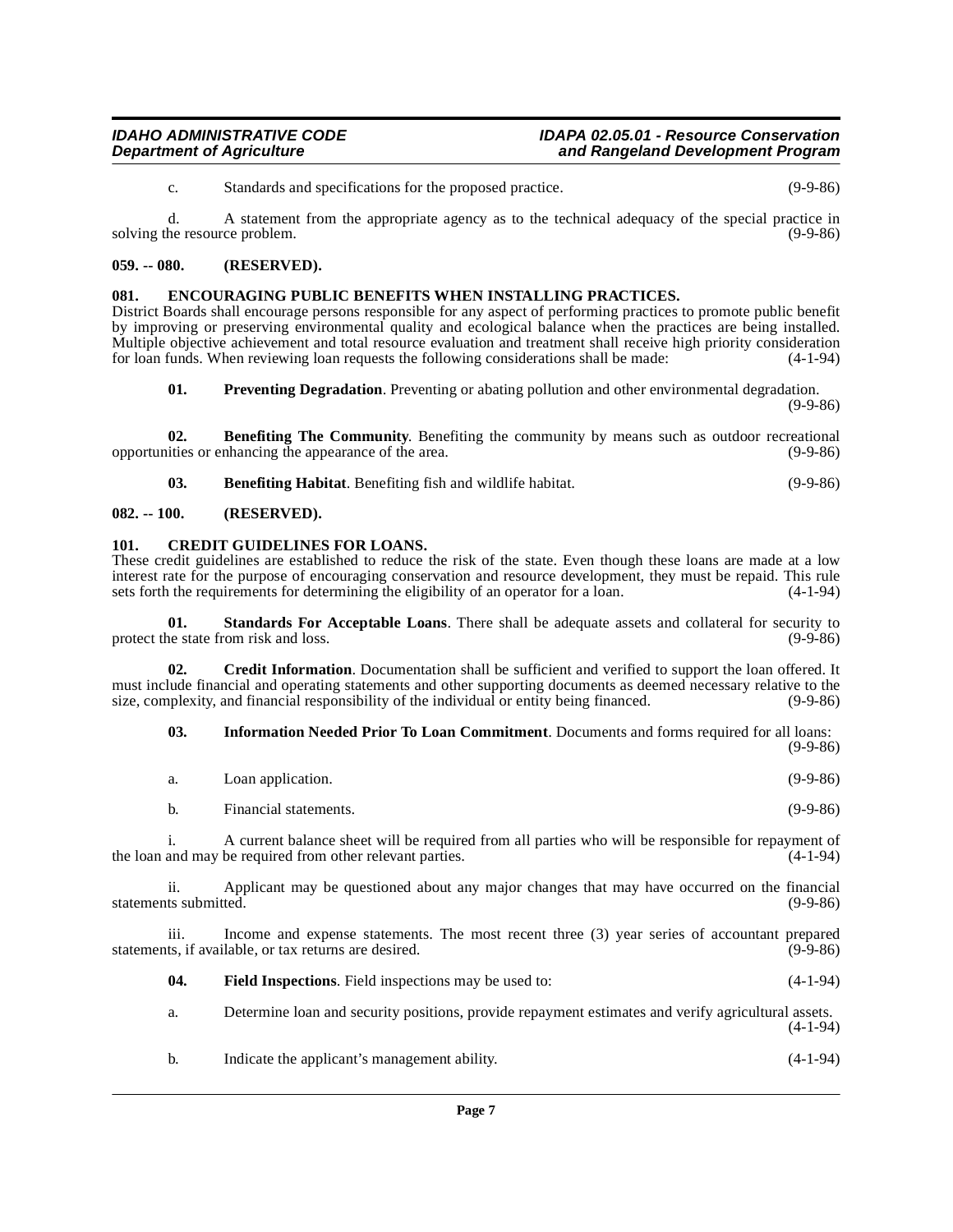<span id="page-7-8"></span>

| C.    | Secure a complete and accurate description of collateral for the security agreement. | $(4-1-94)$ |
|-------|--------------------------------------------------------------------------------------|------------|
| - 05. | <b>Other Information Needed Prior To Loan Commitment.</b> Real estate secured loans. | $(9-9-86)$ |
| а.    | A legal description of the offered collateral.                                       | $(4-1-94)$ |

b. Real estate appraisal, if necessary, should consist of one of the following: (9-9-86)

i. Copy of appraisal made by a professional appraiser deemed acceptable to the state. (9-9-86)

ii. Evaluation made by Commission or the local SCD Board according to their knowledge of the estimated average value of the property in the area in which the project is to be implemented.

Other Collateral. Any item having tangible value may be accepted as security for these loans. Condition of the collateral shall be updated periodically and additions to the security agreement may be required over time. time.  $(4-1-94)$ 

d. If the state is not a primary lien holder, a request for notice of default shall be recorded and a letter written to primary lienholders notifying them of the security interests of the state. (9-9-86)

<span id="page-7-10"></span><span id="page-7-5"></span>e. Must include a map designating location of subject property. (9-9-86)

### <span id="page-7-0"></span>**102. LOAN CLOSURE AND ADMINISTRATION.**

**01.** Servicing And Documentation. All loans shall be assigned to a loan officer (Commission e) who shall be responsible for servicing the loan.  $(4-1-94)$ employee) who shall be responsible for servicing the loan.

<span id="page-7-7"></span>**02.** Loan Securing Documents. Following approval of the application, the Commission, shall prepare sary loan securing documents. (4-1-94) all necessary loan securing documents.

<span id="page-7-6"></span>**03. Loan Note And Security Agreement**. The loan shall be secured by utilizing a loan note and security document listing the parties and the collateral, as well as terms and conditions of the loan. A mortgage or deed of trust shall be executed and recorded with the county recorder where the collateral is located if the collateral is real property. A security agreement shall be executed if the collateral is not real property. Appropriate financing statements shall be executed and filed with the Secretary of State on all collateral consisting of personal property.

 $(4-1-94)$ 

<span id="page-7-3"></span>**04. Fund Obligation**. Funds shall be obligated when all loan conditions established by the Commission have been met and when all necessary loan securing documents are in order and appropriately signed by the applicant. Funds will then be obligated. Upon notification of fund obligation, the applicant who is now the contractee, may proceed with the implementation of the resource conservation plan. (4-1-94)

<span id="page-7-2"></span>**05.** Cost Incurred. The applicant is required to cover all costs incurred for loan closure, title insurance, reding fees. (9-9-86) and recording fees.

# <span id="page-7-4"></span><span id="page-7-1"></span>**103. IMPLEMENTATION OF AGREED-TO PRACTICES.**

Once the loan has been approved and the conditions of approval have been met, the contractee may install practices as identified and scheduled in the resource conservation plan. The contractee has the responsibility to obtain the appropriate technical assistance. Technical personnel shall assist the contractee in implementation activities to ensure that practices are properly designed, constructed, and managed. The contractee may install practices or subcontract work out to a subcontractor. Whatever method is used, the contractee shall be responsible to ensure that the quality of materials and workmanship in the installation of practices meets the approved standards and specifications for each  $practive.$  (4-1-94)

<span id="page-7-9"></span>**01. Practice Completion**. Upon completion of the scheduled practice the contractee shall notify the SCD and the provider of technical assistance. And the provider of technical assistance shall inspect and document the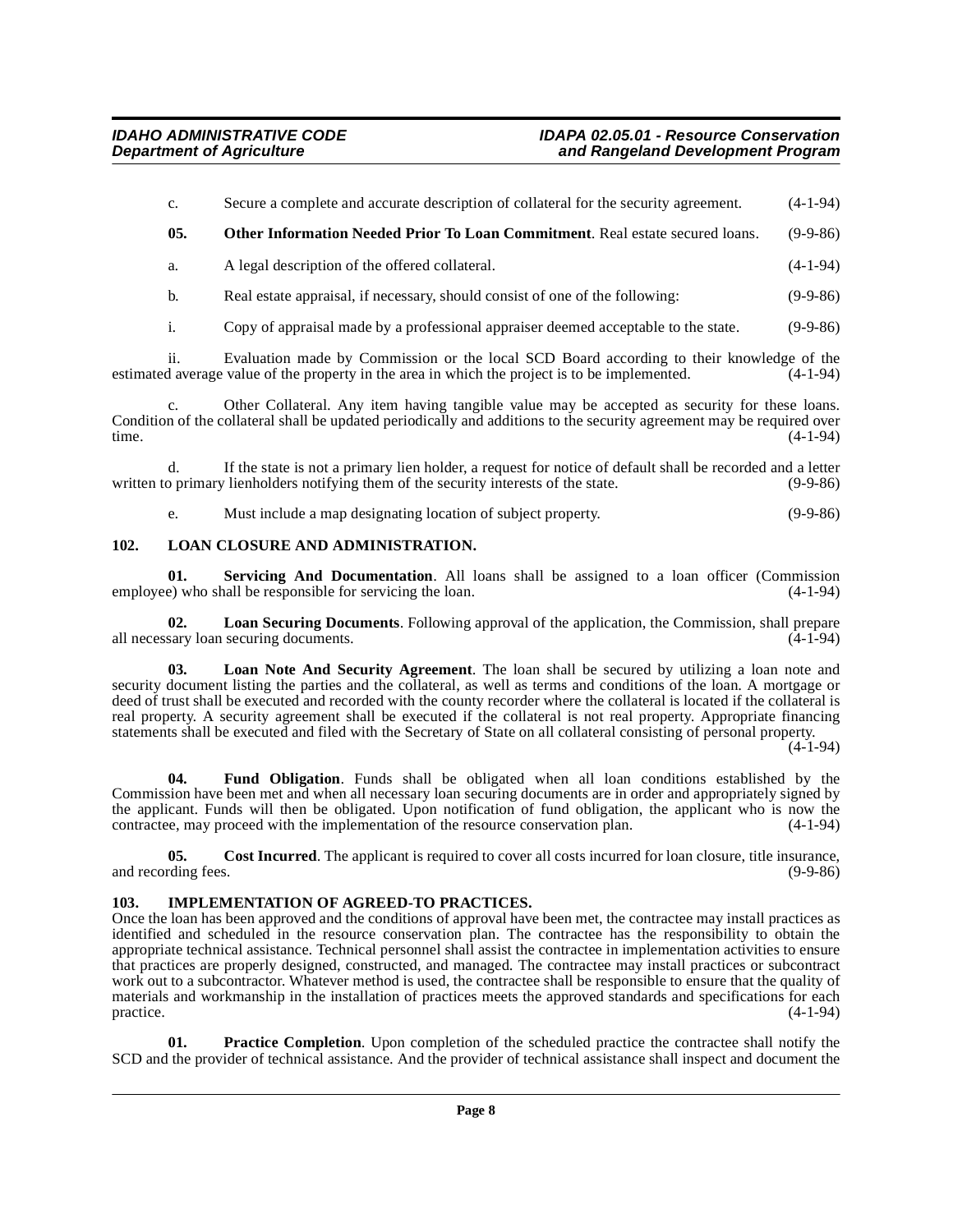#### **IDAHO ADMINISTRATIVE CODE IDAPA 02.05.01 - Resource Conservation** and Rangeland Development Program

amount and extent of the installed practice and certify its completion if it meets the quality standards and construction specifications of the practice and notify the SCD and contractee. If the practice does not meet practice standards and specifications the contractee and the SCD shall be notified by the provider of technical assistance, in writing, of the deficiencies and what needs to be done so the practice shall meet standards and specifications. (4-1-94)

<span id="page-8-12"></span>**02. Submitting Vouchers And Bills**. When practices are certified complete by the provider of technical assistance, the contractee must submit to the Commission signed vouchers and bills along with the certification of completion report. (9-9-86)

<span id="page-8-15"></span>**03.** Warrant Requests. The Commission staff shall prepare warrant request(s) made out to the ee(s) and the vendor and mail it to the contractee. (4-1-94)  $contractee(s)$  and the vendor and mail it to the contractee.

<span id="page-8-7"></span>**04. Drawing Loan Funds**. The contractee shall implement the practices as scheduled and upon certification may draw on the loan funds throughout the life of the loan contract. (9-9-86)

#### <span id="page-8-0"></span>**104. -- 125. (RESERVED).**

### <span id="page-8-10"></span><span id="page-8-1"></span>**126. REPAYMENT OF LOAN.**

**01. Repayment Of The Loan**. Repayment of the loan, together with interest, shall commence no later (2) full years from the date the note is signed. (4-1-94) than two  $(2)$  full years from the date the note is signed.

<span id="page-8-11"></span>**02. Repayment Schedule**. The repayment schedule shall be identified in the loan documents with a fifteen (15) year maximum loan period. One (1) month before payment is due, the commission will mail the contractee a notice of payment due. (4-1-94)

#### <span id="page-8-2"></span>**127. -- 150. (RESERVED).**

#### <span id="page-8-9"></span><span id="page-8-3"></span>**151. LOAN POLICIES.**

<span id="page-8-13"></span>**01. The Maximum Amount Of Any One Loan**. The maximum amount of any one loan shall be fifty thousand dollars (\$50,000) or an amount whereby the applicant does not have a program loan liability in excess of fifty thousand dollars  $(\$50,000)$ .  $(4-1-94)$ 

<span id="page-8-14"></span>**02. Use Of Loan Money In Conjunction With State Or Federal Programs**. Requests for state or federal cost-share assistance and for loan approval are handled by different governmental agencies and approval for one does not guarantee approval for the other. (4-1-94)

# <span id="page-8-5"></span><span id="page-8-4"></span>**152. APPLICATION FOR GRANT.**

<span id="page-8-8"></span>**01. How To Apply**. Any applicant desiring a grant from the account for the purpose of financing project costs for improving rangeland and riparian areas must apply through the local Soil Conservation District.

(4-1-94)

<span id="page-8-6"></span>

| include: | 02. | Application Form. The application shall be on a form prescribed by the Commission and must | $(4-1-94)$ |
|----------|-----|--------------------------------------------------------------------------------------------|------------|
|          | a.  | Name and address of the applicant.                                                         | $(4-1-94)$ |
|          | b.  | A description of the rangeland and riparian area problem that the project shall address.   | $(4-1-94)$ |
|          | c.  | The practices to be installed.                                                             | $(4-1-94)$ |
|          | d.  | Statement of the applicants objectives and expected benefits.                              | $(4-1-94)$ |
|          | e.  | Statement on the kind and amount of match that will be provided.                           | $(4-1-94)$ |
|          |     |                                                                                            |            |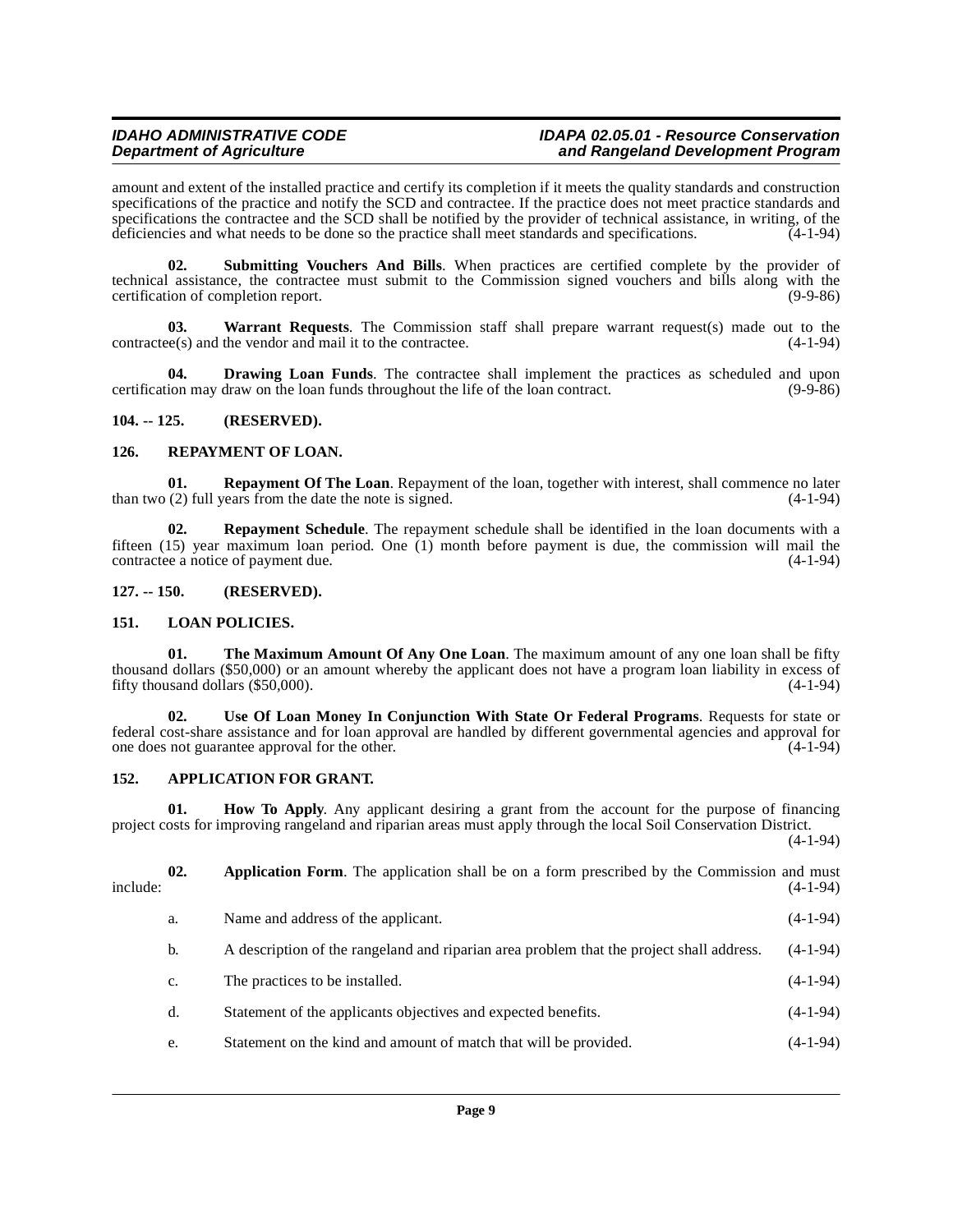f. A statement whereby the applicant agrees to properly maintain the installed practice(s). (4-1-94)

Applicant's statement of willingness to allow continued monitoring and evaluation of the impacts resulting from applied practice(s).  $(4-\overline{1}-94)$ 

| h.               | A copy of the rangeland and riparian area improvement plan which shall include: | $(4-1-94)$ |
|------------------|---------------------------------------------------------------------------------|------------|
| $\overline{1}$ . | A map showing the project location.                                             | $(4-1-94)$ |
| ii.              | The practice(s) to be installed.                                                | $(4-1-94)$ |

iii. Estimated costs for installing the practice(s). (4-1-94)

<span id="page-9-13"></span>iv. An implementation schedule. (4-1-94)

**03. Presenting The Application**. The completed application must be presented by the applicant (or tative) to the local SCD Board at a scheduled meeting. (4-1-94) representative) to the local SCD Board at a scheduled meeting.

# <span id="page-9-6"></span><span id="page-9-0"></span>**153. GRANT AGREEMENT.**

<span id="page-9-7"></span>**01.** Grant Conditions. If the grant is approved a grant agreement shall be prepared specifying is of the grant. (4-1-94) conditions of the grant.

<span id="page-9-4"></span>**02. Fund Obligation**. Funds shall be obligated when the grant agreement is signed by the applicant. The applicant now becomes the grantee and may proceed with implementation of the rangeland and riparian area improvement plan. (4-1-94) improvement plan.

### <span id="page-9-10"></span><span id="page-9-1"></span>**154. IMPLEMENTATION OF THE RANGELAND AND RIPARIAN AREA IMPROVEMENT PLAN WITH GRANT FUNDS.**

<span id="page-9-9"></span>**01. Grantee Responsibility**. The grantee has the responsibility to obtain the appropriate technical assistance to ensure that the practice(s) are properly designed, installed and managed. The grantee may install practice(s) or obtain the services of a contractor. Whatever method is used, the grantee shall be responsible to ensure that the quality of materials and workmanship in the installation of practice(s) meets approved standards and specifications for each practice.

<span id="page-9-12"></span>**02. Practice Completion**. After the installed practice(s) are certified complete by the provider of technical assistance, the grantee must submit a billing to the commission with the completion certification and signed vouchers and bills.

a. The billing shall identify the matching share and the grant share of the cost of installing the practice(s). The commission shall then prepare warrant request(s) made out to the grantee and the vendor and mail it to the grantees.  $(4-1-94)$ 

<span id="page-9-3"></span>b. The warrant request(s) will be only for the grant share of installing the practice(s). (4-1-94)

**03. Drawing Grant Funds**. The grantee shall implement the practice(s) as scheduled and upon certification of completion may draw on the grant funds as specified in the grant agreement. (4-1-94)

# <span id="page-9-8"></span><span id="page-9-2"></span>**155. GRANT POLICIES.**

<span id="page-9-11"></span>**01. Maximum Amount Per Grant**. The maximum amount of any one grant shall be established by the Commission. (4-1-94) Commission. (4-1-94)

<span id="page-9-5"></span>**02. Geographic Location**. The Commission shall consider project geographic location when ing grant applications in order to distribute grants throughout the State. (4-1-94) considering grant applications in order to distribute grants throughout the State.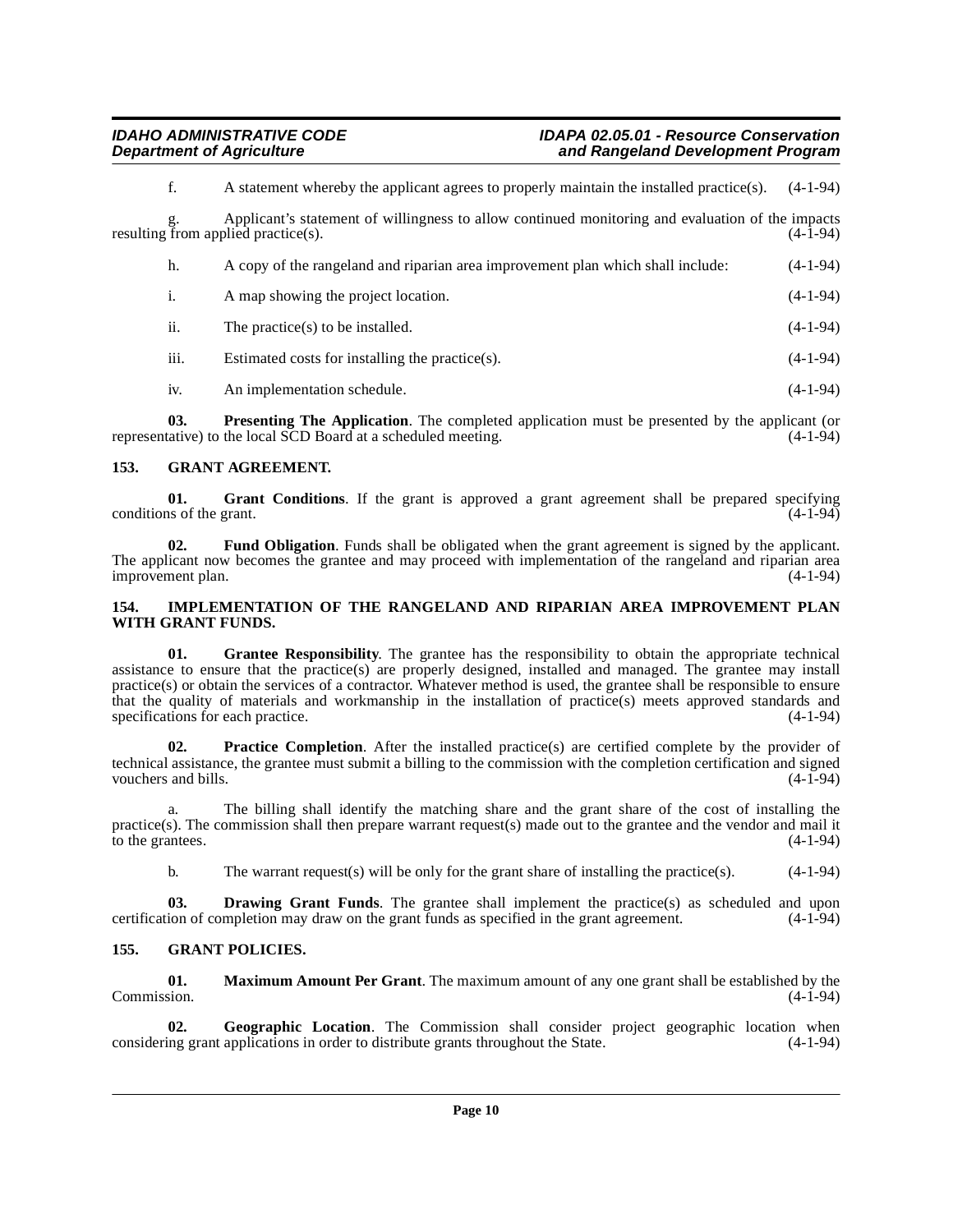<span id="page-10-5"></span>**03. Public Benefit**. The Commission shall select the project(s) that, in their best judgment, have the public benefit and impact for improving rangeland and riparian areas. (4-1-94) greatest public benefit and impact for improving rangeland and riparian areas.

**04. Match Requirements**. Match equal to or in excess of the grant amount is required. The match may ded by sources other than the applicant and may include: be provided by sources other than the applicant and may include:

<span id="page-10-2"></span>

| a.           | Dollars.                                          | $(4-1-94)$ |
|--------------|---------------------------------------------------|------------|
| $\mathbf{b}$ | Cost of materials.                                | $(4-1-94)$ |
| $c_{\cdot}$  | Cost of labor for installing the practice $(s)$ . | $(4-1-94)$ |

<span id="page-10-3"></span><span id="page-10-1"></span>d. Cost of equipment and machinery used for installing the practice(s). (4-1-94)

**05. Match Supporting Documentation**. Match for dollars and materials must be supported by signed vouchers, bills, and receipts. Match for the cost of labor and equipment and machinery must show hours and hourly rate. Hourly rates must be reasonable and consistent with local wage and custom rental rates. (4-1-94) rate. Hourly rates must be reasonable and consistent with local wage and custom rental rates.

**06.** Match Not Approved. Match shall not be approved for the cost of practice(s) operation and maintenance. (4-1-94) maintenance. (4-1-94)

<span id="page-10-4"></span>**07.** Maximum Amount Per Fiscal Year. The maximum amount of funds the Commission can approve s per fiscal year shall be established by the Commission. (4-1-94) for grants per fiscal year shall be established by the Commission.

### <span id="page-10-0"></span>**156. -- 999. (RESERVED).**